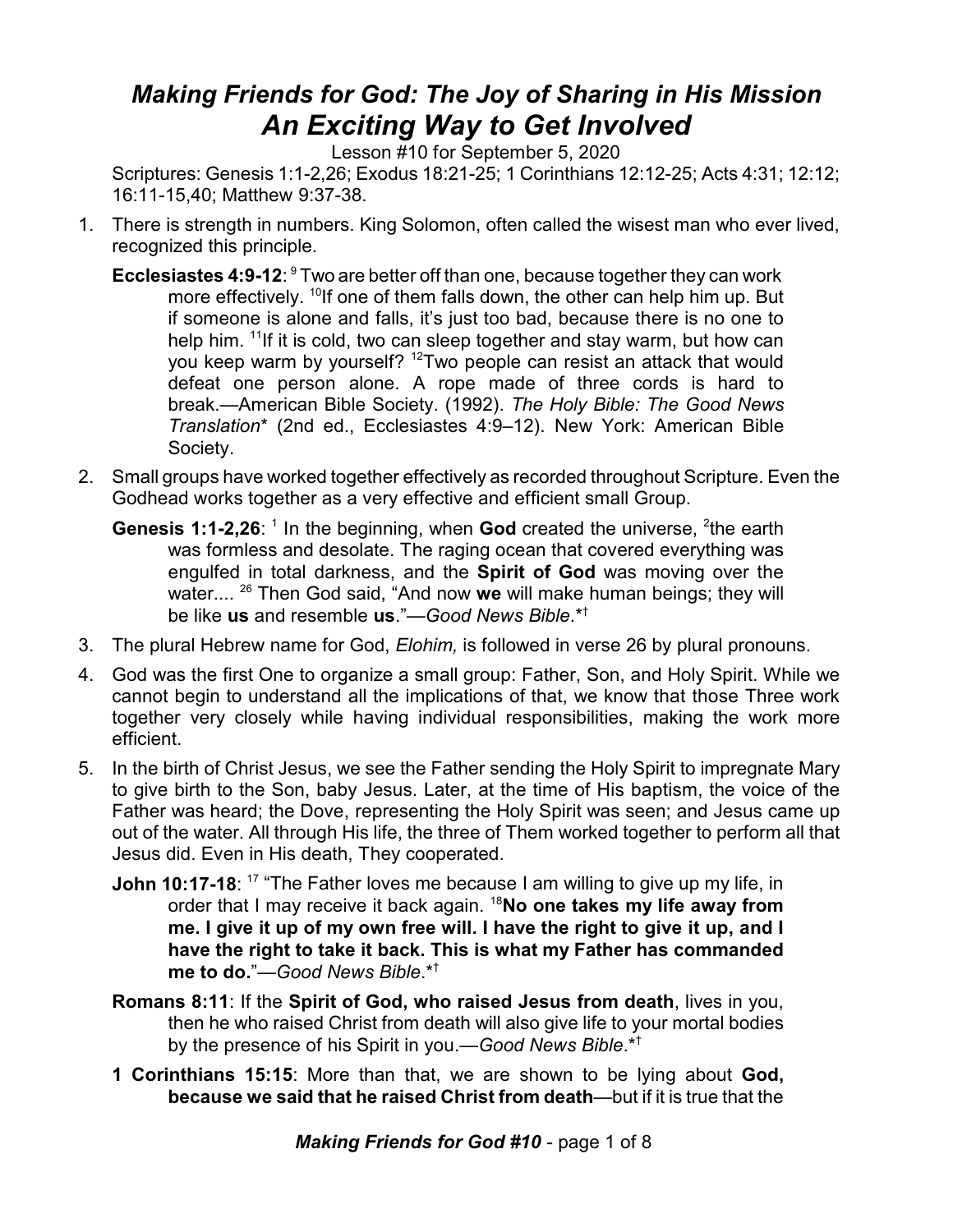dead are not raised to life, then he did not raise Christ.—*Good News Bible*.\*†

- 6. **It has always been God's plan to work through every means He has available to Him to save as many as possible.** God could have created us as robots without the ability to rebel against Him. But, God's government never works by force or coercion. Free will is one of the basic foundations of God's government. (See *Desire of Ages* 22.)
	- **1 Timothy 2:4**: Who **wants everyone to be saved** and to come to know the truth.—*Good News Bible*.\*†
	- **2 Peter 3:9**: The Lord is not slow to do what he has promised, as some think. Instead, he is patient with you, because **he does not want anyone to be destroyed**, but wants all to turn away from their sins.—*Good News Bible*.\*†
- 7. We will spend the rest of eternity studying the plan of salvation. So, if you do not feel like you understand it fully now, you are alright.
- 8. Moses was born and preserved miraculously from the river, lived those first years of his life sheltered in a wonderful Hebrew household, and then, was educated in the royal palace of Pharaoh. But, he was not yet ready to do God's will. He needed 40 years of herding sheep in the wilderness to prepare him. Then, God called him to do the most important job, beginning at the age of 80! Isn't that past retirement age?
- 9. But, even at that point, having followed God's plan for delivering the children of Israel out of Egypt, he was not above receiving advice from his father-in-law, Jethro.
- 10. **Exodus 18:21-25**: <sup>21</sup> "But in addition, you should choose some capable men and appoint them as leaders of the people: leaders of thousands, hundreds, fifties, and tens. They must be God-fearing men who can be trusted and who cannot be bribed. <sup>22</sup>Let them serve as judges for the people on a permanent basis. They can bring all the difficult cases to you, but they themselves can decide all the smaller disputes. That will make it easier for you, as they share your burden. <sup>23</sup>lf you do this, as God commands, you will not wear yourself out, and all these people can go home with their disputes settled."

 $^{24}$  Moses took Jethro's advice  $^{25}$ and chose capable men from among all the Israelites. **He appointed them as leaders of thousands, hundreds, fifties, and tens.**—*Good News Bible*.\*†

- 11. Thus, we see that even the children of Israel, camping in the wilderness, were organized into small groups, the smallest of which had 10 people. Isn't it amazing that small group specialists tell us that the ideal size for group interaction is between 6 and 12.
- 12. Look at the experience of Jesus Himself with His disciples.
	- **Luke 6:12-13**: <sup>12</sup> At that time **Jesus went up a hill to pray and spent the whole night** there praying to God. <sup>13</sup>When day came, he called his disciples to him and chose twelve of them, whom he named apostles.—*Good News Bible*.\*†
	- **Matthew 10:1,8**: <sup>1</sup> Jesus called his twelve disciples together and gave them authority to.... <sup>8</sup>**Heal the sick, bring the dead back to life, heal those who suffer from dreaded skin diseases, and drive out demons.**—*Good News Bible*.\*†
- 13. But, we must recognize that the groups that worked with Jesus were more than just His twelve disciples.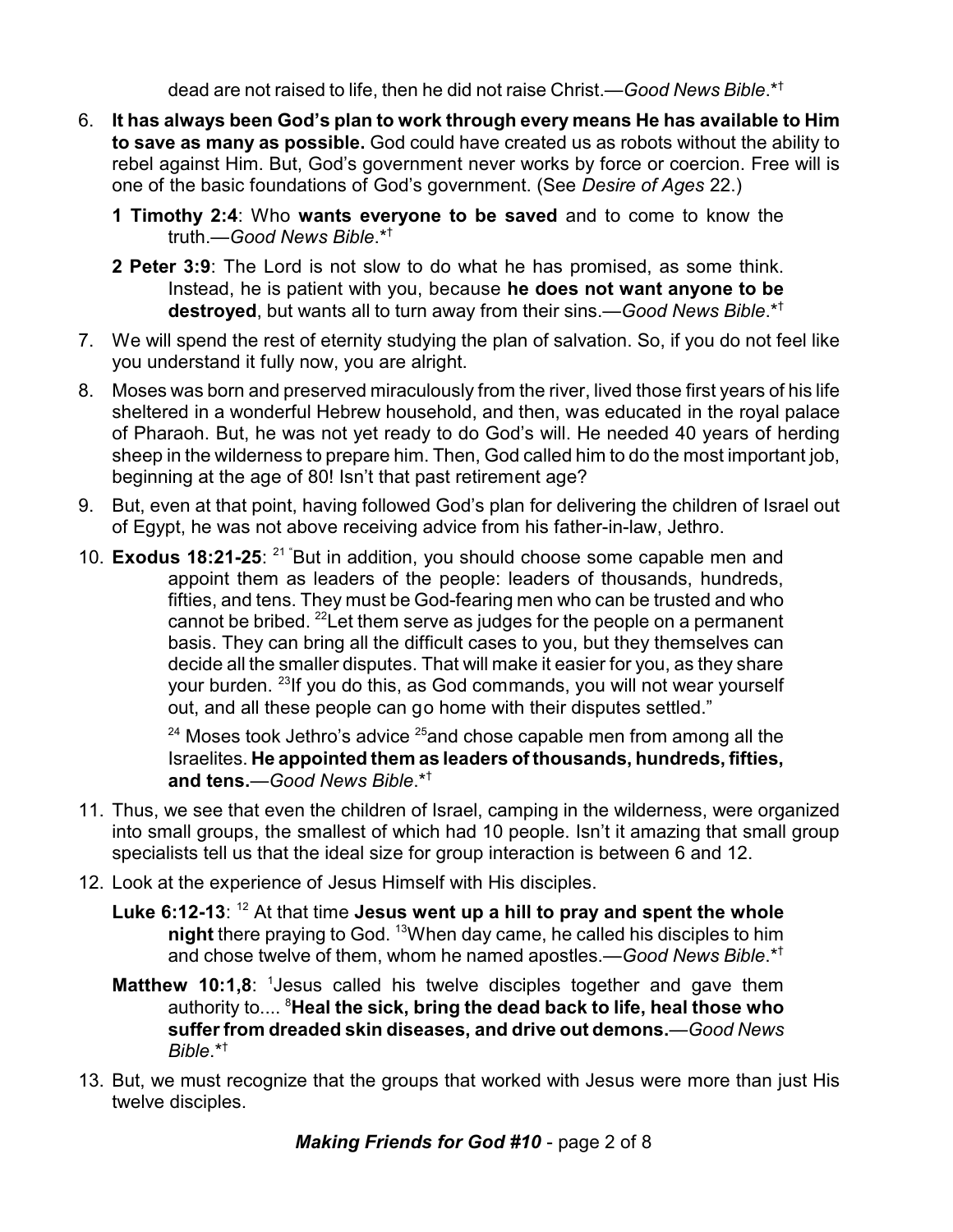- Luke 8:1-3: <sup>1</sup> Some time later Jesus travelled through towns and villages, preaching the Good News about the Kingdom of God. **The twelve disciples went with him, <sup>2</sup> and so did some women who had been healed of evil spirits and diseases: Mary(who was called Magdalene), from whom seven demons had been driven out; <sup>3</sup> Joanna, whose husband Chuza was an officer in Herod's court; and Susanna, and many other women who used their own resources to help Jesus and his disciples.**—*Good News Bible*.\*†
- 14. Did those women work together as a small group, taking care of the disciples and Jesus? What did the disciples learn from Jesus about organizing and directing a small group? What kinds of things did Jesus accomplish through that small group? As we have seen in previous lessons, He and His followers "turned the world upside down." (Acts 17:6)
	- **1 Corinthians 12:12-25:** <sup>12</sup> Christ is like a single body, which has many parts; it is still one body, even though it is made up of different parts....—*Good News Bible*.\*

A study of anatomy and physiology reveals that the organs of the body are organized into different interrelated systems. For example, the digestive, cardiovascular, respiratory, and skeletal are just a few of the body's complex organ systems. Spiritual gifts are like the different parts of the body. They function best when organized into systems or groups. In fact, in most cases they cannot function alone. Our bodies are not just a lump of separate organs freelancing away at whatever they do. Each bodily function is organized into a tightly knit system that works together toward a common goal.—*Adult Sabbath School Bible Study Guide*\* for Tuesday, September 1.

- 15. Think about how God has designed all of that so that it can be coded into 23 pairs of strands of DNA! The 1 trillion cells in the human body get programmed to do their specific task; they lose the ability to do other tasks even though the DNA code is still there inside each cell that still has a nucleus.
- 16. When working alone, it is very easy to become discouraged or to be distracted by some other responsibility. However, when we are working together, it is easier to keep our focus on the common goal.

The **formation of small companies as a basis of Christian effort has been presented to me by One who cannot err**. If there is a large number in the church, let the members be formed into small companies, to work not only for the church members, but for unbelievers. If in one place there are only two or three who know the truth, let them form themselves into a band of workers. Let them keep their bond of union unbroken, pressing together in love and unity, encouraging one another to advance, each gaining courage and strength from the assistance of the others.—Ellen G. White, *Testimonies for the Church*,\* vol. 7, 21.4-22.0.†

- 17. So, there should be no question about the fact that God intended for us to continue our work of finishing the gospel by organizing into small groups.
- 18. What can we learn about small groups from the experience of the disciples and apostles in early Christianity? Very quickly, the work expanded beyond the time and capacity of the 11 disciples. They chose a replacement for Judas; but, they soon felt it necessary to choose seven more men whom we call *deacons*. (See Acts 6.)

## *Making Friends for God #10* - page 3 of 8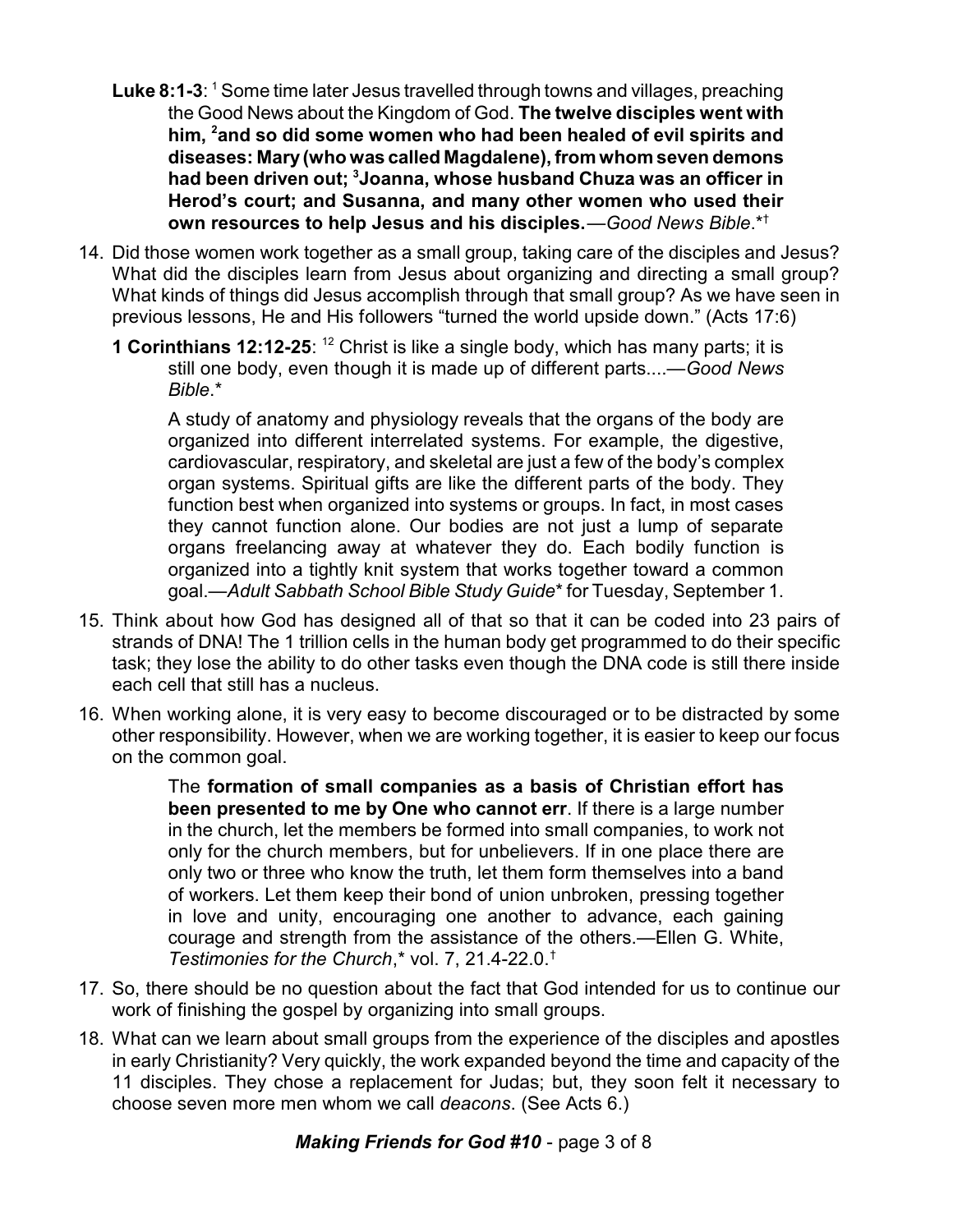- 19. Paul was constantly working with other groups.
	- **Acts 18:1-5**: <sup>1</sup> After this, Paul left Athens and went on to Corinth. <sup>2</sup>There he met a Jew named Aquila, born in Pontus, who had recently come from Italy with his **wife Priscilla**, for the Emperor Claudius had ordered all the Jews to leave Rome. Paul went to see them, <sup>3</sup>and stayed and worked with them, because he earned his living by making tents, just as they did. <sup>4</sup>He held discussions in the synagogue every Sabbath, trying to convince both Jews and Greeks.

5 When **Silas and Timothy** arrived from Macedonia, Paul gave his whole time to preaching the message, testifying to the Jews that Jesus is the Messiah.—*Good News Bible*.\*†

- Acts 20:3-4: <sup>3</sup>He was getting ready to go to Syria when he discovered that there were Jews plotting against him; so he decided to go back through Macedonia. <sup>4</sup>**Sopater son of Pyrrhus, from Berea, went with him; so did Aristarchus and Secundus, from Thessalonica; Gaius, from Derbe; Tychicus and Trophimus, from the province of Asia; and Timothy**.—*Good News Bible*.\*†
- 20. There can be multiple reasons for working in small groups. Paul had gone to great lengths to raise a lot of money from the Gentile converts in Macedonia and Achaia. He was preparing to take all that money back to Jerusalem for the benefit of the poor there. So, he needed a number of people to travel with him to carry the gold and to protect each other.

On this occasion, Paul and his companions formally presented to the leaders of the work at Jerusalem the contributions forwarded by the Gentile churches for the support of the poor among their Jewish brethren. The gathering of these contributions had cost the apostle and his fellow workers much time, anxious thought, and wearisome labor. The sum, which far exceeded the expectations of the elders at Jerusalem, represented many sacrifices and even severe privations on the part of the Gentile believers.—Ellen G. White, *The Acts of the Apostles*\* 399.2.

- 21. It is clear that Paul chose people from a variety of churches so they could all eventually report back to their home base about how the money was handled and delivered to the people in Jerusalem. No doubt, each of those chosen associates also had special skills and abilities that were of mutual benefit.
- 22. When traveling to a new area, it was Paul's custom to search out the local synagogue or synagogues and preach to the members. Often, he would be successful in converting some to Christianity; but, later, he was often rejected and thrown out by the remaining members of the synagogue.
- 23. But, there were times when he traveled to cities such as Philippi where apparently no synagogue had been established. So, what did he do?
	- Acts 16:11-15,40: <sup>11</sup> We left by ship from Troas and sailed straight across to Samothrace, and the next day to Neapolis.  $12$  From there we went inland to Philippi, a city of the first district of Macedonia; it is also a Roman colony. We spent several days there.  $13$ On the Sabbath we went out of the city to the riverside, where we thought there would be a place where Jews gathered for prayer. We sat down and talked to the women who gathered there. <sup>14</sup>One of those who heard us was Lydia from Thyatira, who was a dealer in purple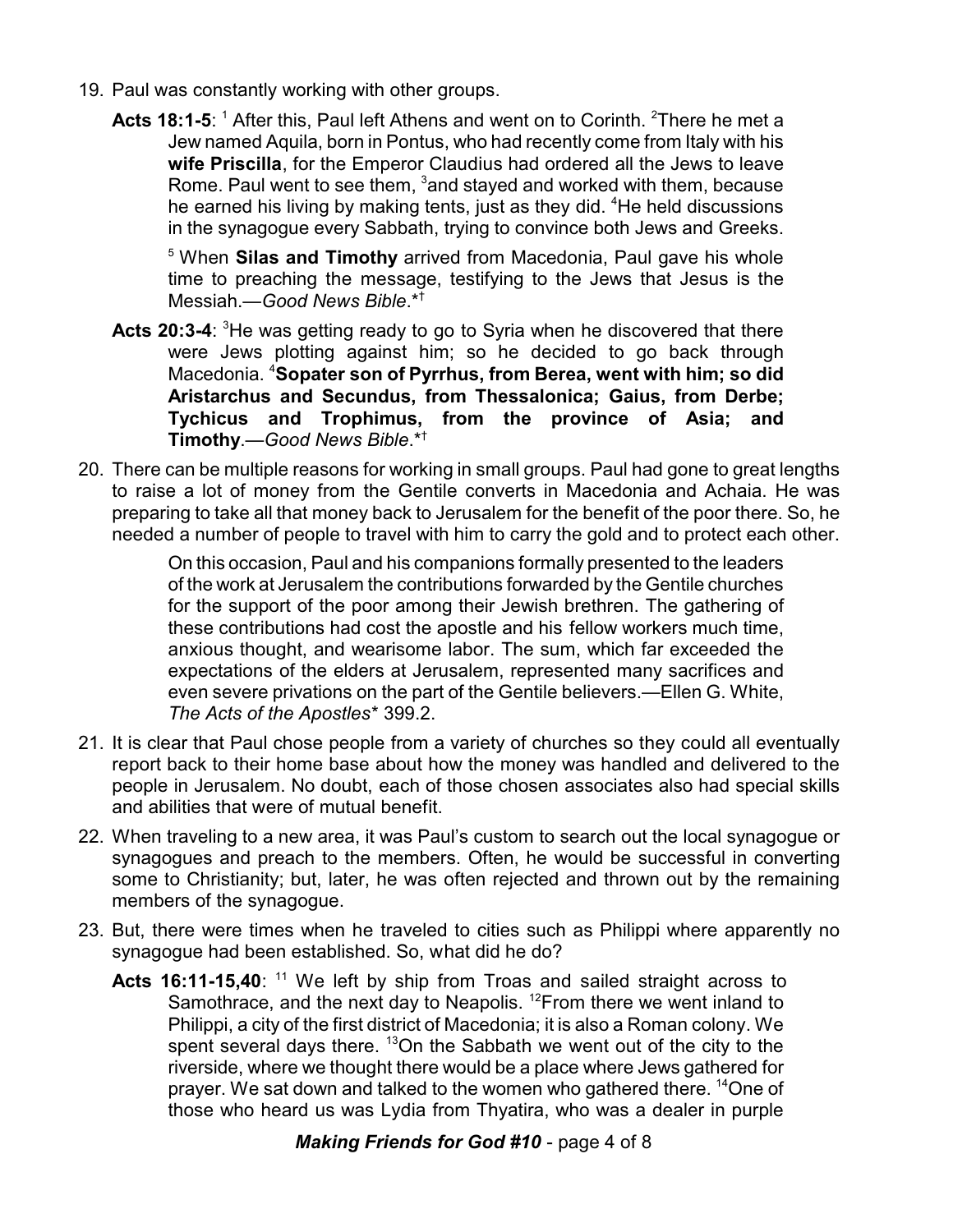cloth. She was a woman who worshipped God, and the Lord opened her mind to pay attention to what Paul was saying. <sup>15</sup>After she and the people of her house had been baptized, she invited us, "Come and stay in my house if you have decided that I am a true believer in the Lord." And she persuaded us to go....<sup>40</sup> Paul and Silas left the prison and went to Lydia's house. There they met the believers, spoke words of encouragement to them, and left.—*Good News Bible*.\*

- 24. Peter also worked with small groups that used their prayers to support him in his ministry. There were 5000 male Christian believers in and around Jerusalem. When Peter was imprisoned and expecting to be executed the next morning, an amazing event took place; Peter was miraculously released from prison. Then, what did he do?
	- Acts 12:11-19: <sup>11</sup> Then Peter realized what had happened to him, and said, "Now I know that it is really true! The Lord sent his angel to rescue me from Herod's power and from everything the Jewish people expected to happen."

 $12$ Aware of his situation, he went to the home of Mary, the mother of John Mark, where many people had gathered and were praying. <sup>13</sup>Peter knocked at the outside door, and a servant named Rhoda came to answer it. <sup>14</sup>She recognized Peter's voice and was so happy that she ran back in without opening the door, and announced that Peter was standing outside. <sup>15</sup> "You are mad!" they told her. But she insisted that it was true. So they answered, "It is his angel."

<sup>16</sup> Meanwhile Peter kept on knocking. At last they opened the door, and when they saw him, they were amazed.  $17$ He motioned with his hand for them to be quiet, and he explained to them how the Lord had brought him out of prison. "Tell this to James and the rest of the believers," he said; then he left and went somewhere else.

<sup>18</sup> When morning came, there was a tremendous confusion among the guards—what had happened to Peter? <sup>19</sup>Herod gave orders to search for him, but they could not find him. So he had the guards questioned and ordered them to be put to death.—*Good News Bible*.\*

- 25. This story about Peter knocking on the door and the group's response, "It is his angel," is one of our key verses, suggesting that we all have guardian angels. We do not know exactly what small group it was who were praying for Peter and, no doubt, there were many other groups in Jerusalem also praying for him. But, in the larger context of the great controversy, it gave God permission to act and release Peter from prison and save his life.
- 26. The Roman Catholic Church has always claimed that the pope is a "direct spiritual descendent" from Peter himself whom they claim was the head of the first Christian church. When Peter was released from prison, thus saving his life, he went immediately to that small group meeting in the home of John Mark's parents. After speaking with them briefly, Peter said: "Tell this to James and the rest the believers." (Acts 12:17, *GNB*\*) What does this tell us about who was regarded as the leader of the church in Jerusalem at that time?
- 27. It is known that there were at least 200 synagogues in and around Jerusalem. The size of each one of the synagogues was small to medium. Do you think some of the Christians continued to worship with the Jews in the synagogues? If they were rejected in the synagogues, then, it would have been natural for them to meet in small groups in homes.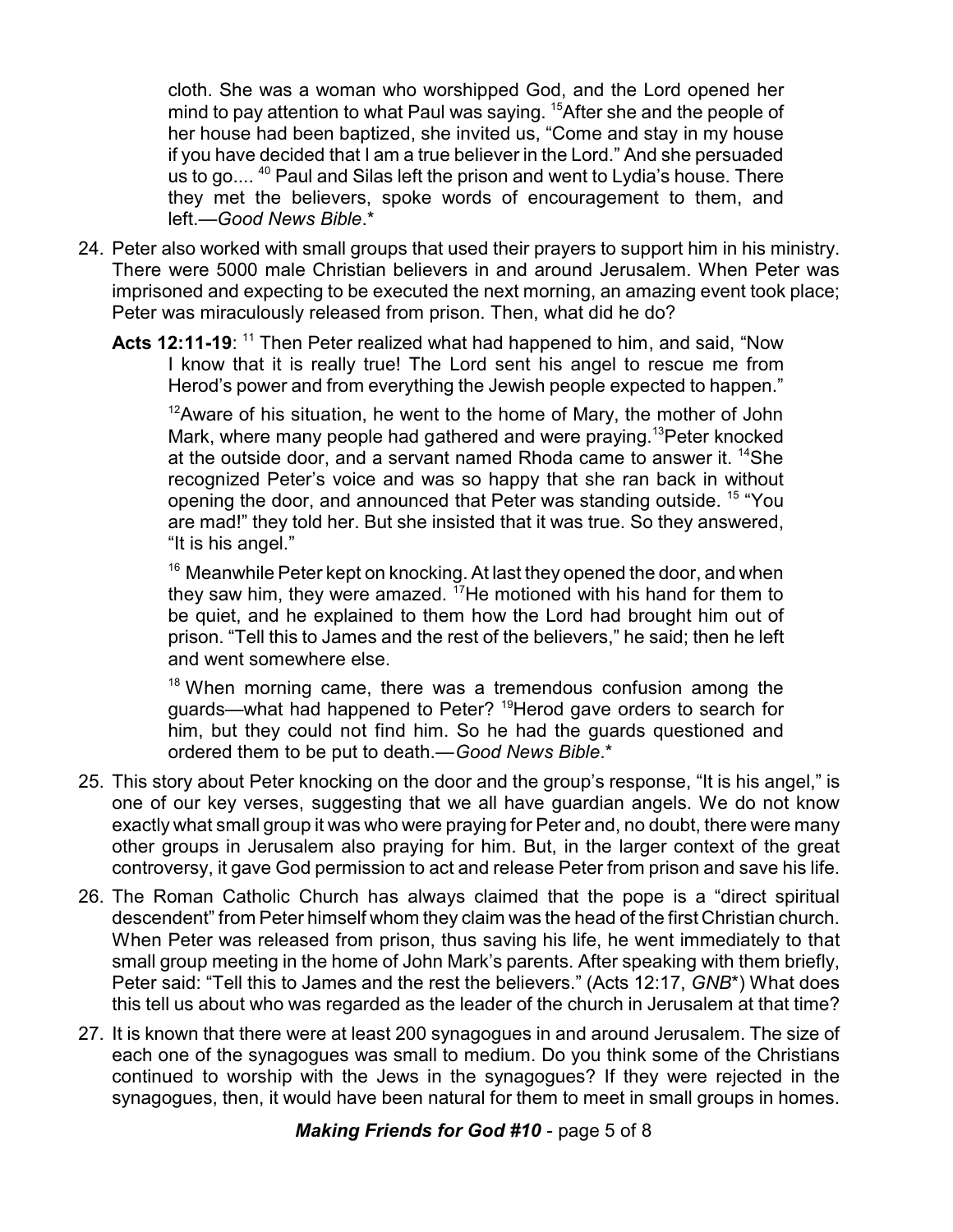- 28. In our day, small groups are very important because it is much easier for a person who is being attracted to the gospel to meet in someone's home than to be taken to a formal church gathering where there might be many people s/he has never met.
- 29. Sometimes, we seem to imply that the entire Christian group met in the "upper room." That would have been completely impossible. So, what do we know about that upper room?
	- **Acts 4:31**: When they finished **praying**, the place where they were meeting was shaken. They were all filled with the Holy Spirit and **began to proclaim God's message with boldness**.—*Good News Bible*.\*†
	- **Acts 12:12**: Aware of his situation, he went to the home of Mary, the mother of John Mark, where **many people had gathered and were praying.**—*Good News Bible*.\*† [The upper room in Jerusalem was, no doubt, located in the home of John Mark's parents. Who was the young man in Mark 14:52?]<sup>‡</sup>
- 30. Small groups can help us not only by supporting us with their prayers and encouraging us to stay faithful to our goals and reaching out to others, but they also provide a wonderful fellowship of encouragement.
- 31. Try to imagine yourself in one of the groups of people that followed Jesus. Except for His times of prayer at night and early in the morning, He must have been flocked by people continuously. Is it any surprise that He made the following comments?
	- **Matthew 9:37-38:** <sup>37</sup>So he said to his disciples, "The harvest is large, but there are few workers to gather it in. <sup>38</sup>Pray to the owner of the harvest that he will send out workers to gather in his harvest."—*Good News Bible*.\*
- 32. How much help were the disciples in dealing with those crowds? It should be clear that **the focus of each of the groups we have spoken about was witnessing and service**. Could it be that today, God is calling us to organize into small groups to continue that ministry? Those who have been able to organize or join an effective small group find it absolutely exciting and spiritually rewarding. Think of the small boy who offered his meal to Jesus! What did he say to his mother when he got home? Did he take some of the leftovers home?
- 33. It is important for the small groups that get organized to keep their focus on reaching out. Otherwise, it is easy for the group to deteriorate into nothing more than a discussion group.
- 34. There are two verses in the book of Acts which add an extra dimension to the question of working with groups.
	- **Acts 6:7**: And so the word of God continued to spread. The number of disciples in Jerusalem grew larger and larger, and **a great number of priests accepted the faith.**—*Good News Bible*.\*†
	- **Acts 15:5**: But some of the believers who **belonged to the party of the Pharisees** stood up and said, "The Gentiles must be circumcised and told to obey the Law of Moses."—*Good News Bible*.\*†
- 35. How do you suppose former members of the Pharisees and the Sadducees, even priests, were integrated into the small groups? Did they join many small groups? Did they try to dominate the small groups?
- 36. Many small groups are already functioning within the Seventh-day Adventist Church in various parts of the world. In studying these groups, it has been seen that prayer, Bible study, fellowship, and witnessing are the key elements of a successful small group.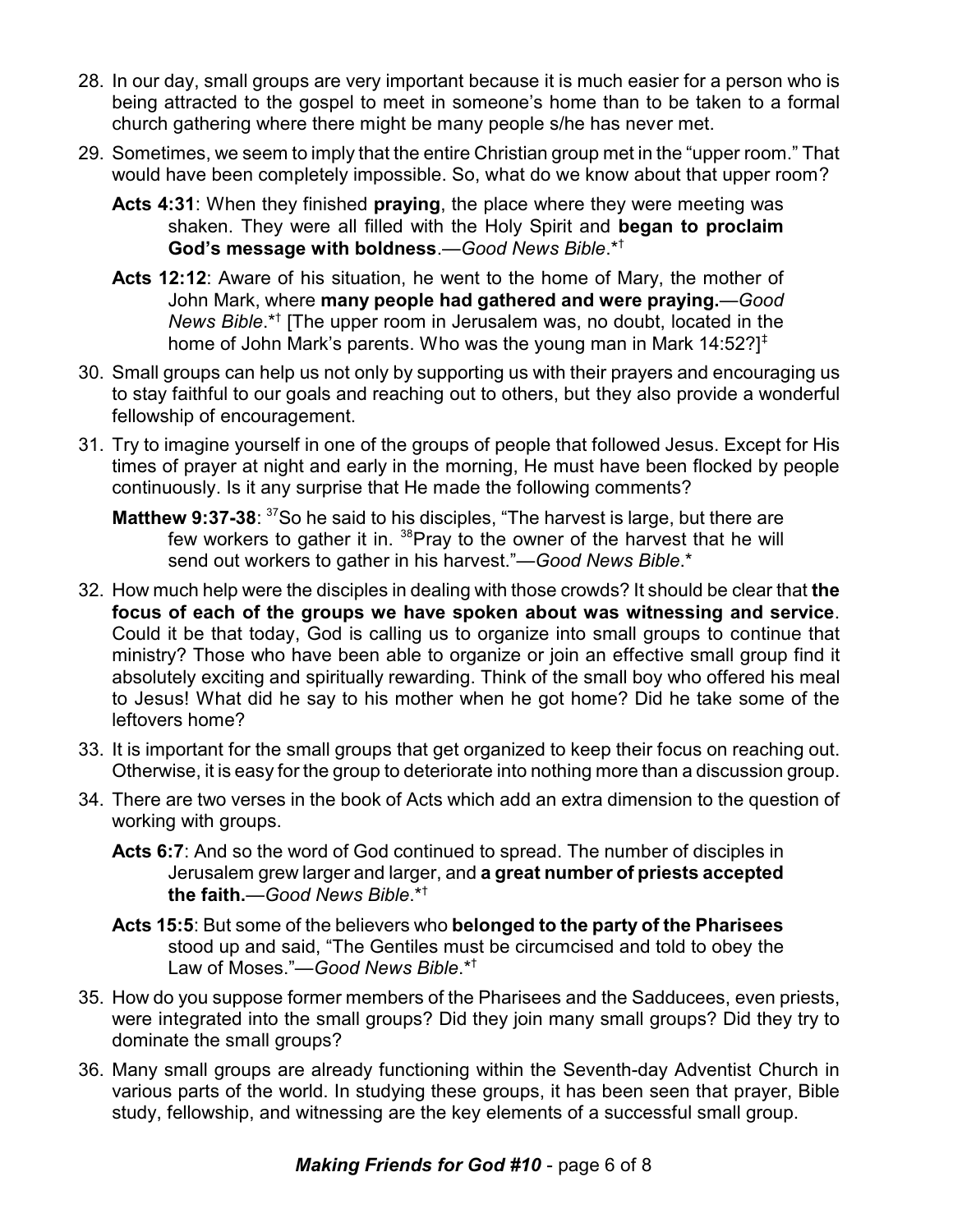- 37. Small groups that focus only on witnessing often burn themselves out because of ceaseless activity. **They need prayer, Bible study, and fellowship to keep them going.**
- 38. It is important to remember that **our witness is not only to the world and other church members, but also to the universe**!
	- **Ephesians 3:9-10:** <sup>9</sup> And of making all people see how God's secret plan is to be put into effect. God, who is the Creator of all things, kept his secret hidden through all the past ages, <sup>10</sup> **in order that at the present time, by means of the church, the angelic rulers and powers in the heavenly world might learn of his wisdom in all its different forms.**—*Good News Bible*.\*†
- 39. What could we possibly teach the universe about God?
- 40. And what did Jesus Himself say about groups that would continue to carry on the gospel message after He was gone?
	- **John 17:20-23**: <sup>20</sup> "I pray not only for them, but also for those who believe in me because of their message. <sup>21</sup>I pray that they may all be one. Father! May they be in us, just as you are in me and I am in you. May they be one, so that the world will believe that you sent me. <sup>22</sup>l gave them the same glory you gave me, so that they may be one, just as you and I are one:  $^{23}$ I in them and you in me, so that they may be completely one, in order that the world may know that you sent me and that you love them as you love me."*—Good News Bible*.\*
- 41. He planned for us to be in cooperation with Him, just as He is in cooperation with the Father! Love is the very principle of God's government, and love can only exist where there is more than one individual involved. **Small groups are the perfect setting for Christian love to grow and expand**.
- 42. So, looking over the whole picture, why do you suppose there was such an explosive growth in the early Christian church? First of all, we must recognize that much of it was a result of the work that Jesus had already done. But:

**Acts 2:42**: They continued steadfastly in the apostles' doctrine and fellowship, in the breaking of bread, and in prayers.*—New King James Version*\*

- 43. Even when being threatened with murder, these early Christians continued to witness and meet in small groups and continue to fellowship together.
- 44. Just as the different systems work in the human body to sustain, nourish, and support each other, so small groups in the Christian church should do that for the church.

Involvement in a small group fosters Christian commitment, responsibility and accountability. **Christianity is not a solo act. We are Christians in community, contributing by using our gifts in and for the community.**—*Adult Teachers Sabbath School Bible Study Guide*\* 134.†

45. Small groups were organized in the early church for specific tasks; however, they quickly began to expand their outreach to include much more. Think of the deacons who were chosen to "wait on tables" and soon became great evangelists.

> One of the things that we must be extremely careful about in the organization of small groups is thinking that every group must be the same. In the New Testament, there were different groups, meeting different needs, performing different ministries for the good of the whole.—*Adult Teachers Sabbath School Bible Study Guide*\* 135.